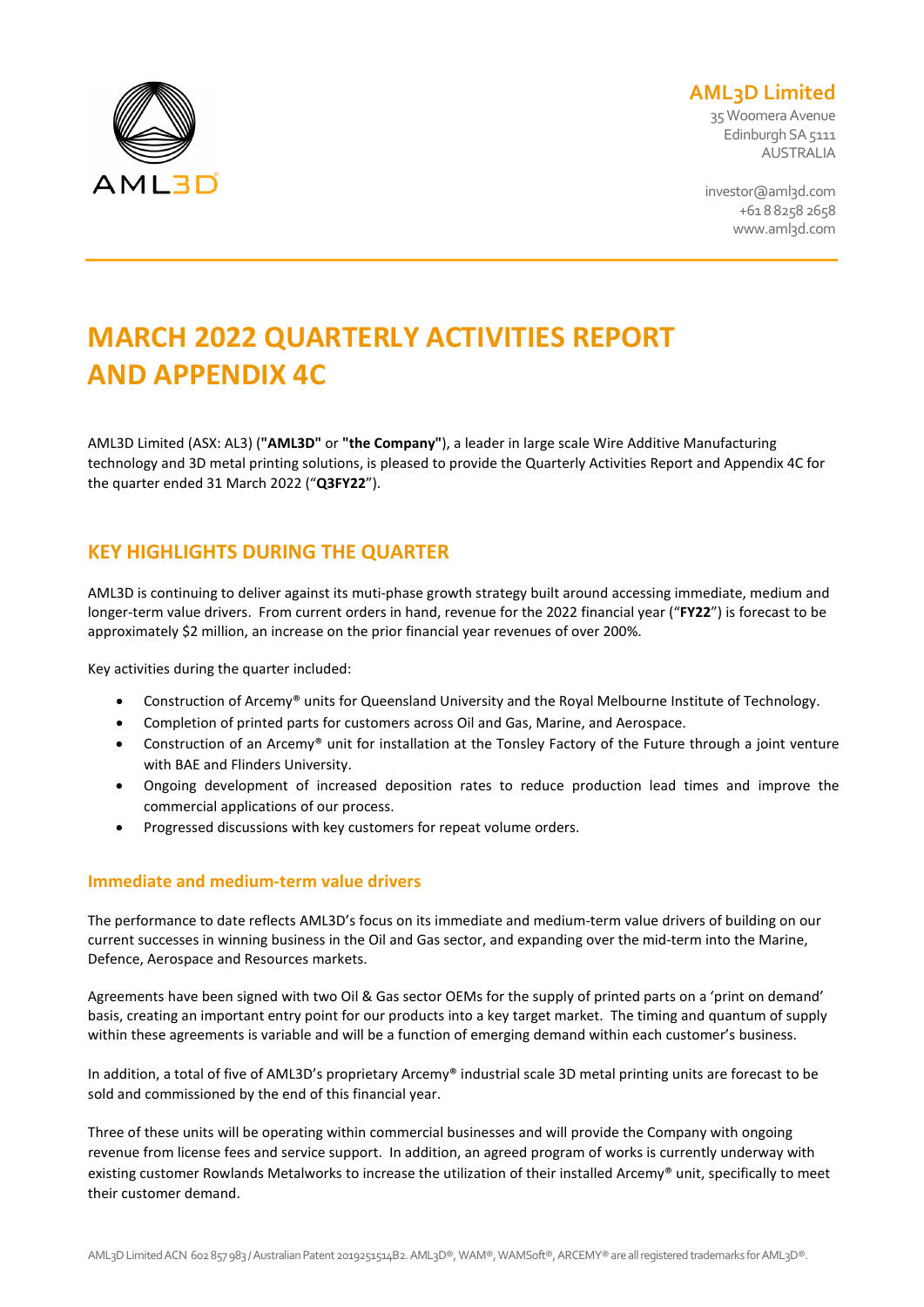

Two Arcemy® units will be operating within Queensland University and the Royal Melbourne Institute of Technology ("**RMIT**"). These units will form part of the Universities' additive manufacturing curriculum with a significant number of students will be trained to use our technology, understand its potential uses and potentially drive its adoption across our target markets.

# **Longer term value drivers - welding wire composition projects**

Leveraging AML3D's Research and Development ("**R&D**") work to create new opportunities, enhanced technology enabled solutions and branded products is key to unlocking longer-term value in the business. Significant progress has been made across several AML3D R&D projects.

The 'Optimising of Scandium Containing Aluminium Alloys Project' in partnership with Deakin University's, Institute for Frontier Materials ("**IFM**") and the IMCRC has been conducting trials using AML3D's facilities to create high strength, commercially viable aluminium-scandium compounds. The project is investigating the effect of Scandium as a strengthening element for existing aluminium welding wire to be used in AML3D's WAM® process. The optimisation of aluminium-scandium alloys has the potential to allow AML3D's WAM® process to create higher strength, industrial scale, aluminium components and 3D printed products, while removing the need for age hardening heat treatment.

The new aluminium-scandium alloy composition developed for use with AML3D's proprietary WAM® technology has, to date, meet all expectations for the delivery of high strength, corrosion resistant WAAM structures. The combination of AML3D's proprietary technology and the new alloy composition has the potential to create significant commercial applications by overcoming the historical technological limitations that have restricted the adoption of high strength aluminium-scandium alloys for industrial use.

Following excellent initial results of the 'Optimising of Scandium Containing Aluminium Alloys Project', IFM and IMCRC have extended the project by a further three months to incorporate final repeatability commercial trials. The decision to extend the project has attracted interest from industry buyers and discussions have commenced for commercial projects. A successful conclusion of the 3 months extension to the project is expected to facilitate many new applications for WAM®. The Automotive, Resources (mining, oil & gas) and broader Marine and Transport industries, such as shipbuilding, are all showing strong interest in high strength, corrosion resistant aluminium products.

AML3D has also signed a further framework agreement with the IFM to complete a series of proof-of-concept projects exploring incorporating Boron Nitride Nanotubes ("**BNNTs**") in AML3D's WAM® technology. BNNTs are considered the world's strongest and most advanced fibre and have the potential to greatly enhance the properties of WAM® deposited alloys.

IFM is recognised both nationally and internationally for developing advanced materials for commercial applications and has commenced two feasibility studies to create much stronger, lighter, and more thermally and radiationresistant aluminium composites using BNNTs. The positive initial outcomes indicate a high probability of commercial applications for the BNNT/aluminium composites and the project has already started to attract commercial interest.

The ongoing proof-of-concept projects with the IFM have the potential to significantly enhance AML3D's WAM® technology and increase the revenue prospects for the Company, over time, through increased opportunities in both printer sales and contract manufacturing services. A successful conclusion to these projects is expected to result in AML3D gaining a competitive advantage from access to new Australian owned intellectual property with the potential to create new commercial applications across the space, aerospace, marine, defence, and transport industries. Any new commercial applications will also have the potential to be rolled out in AML3D's current target markets of Asia Pacific (incl. Japan, South Korea), Europe (Germany, France & UK), and North America.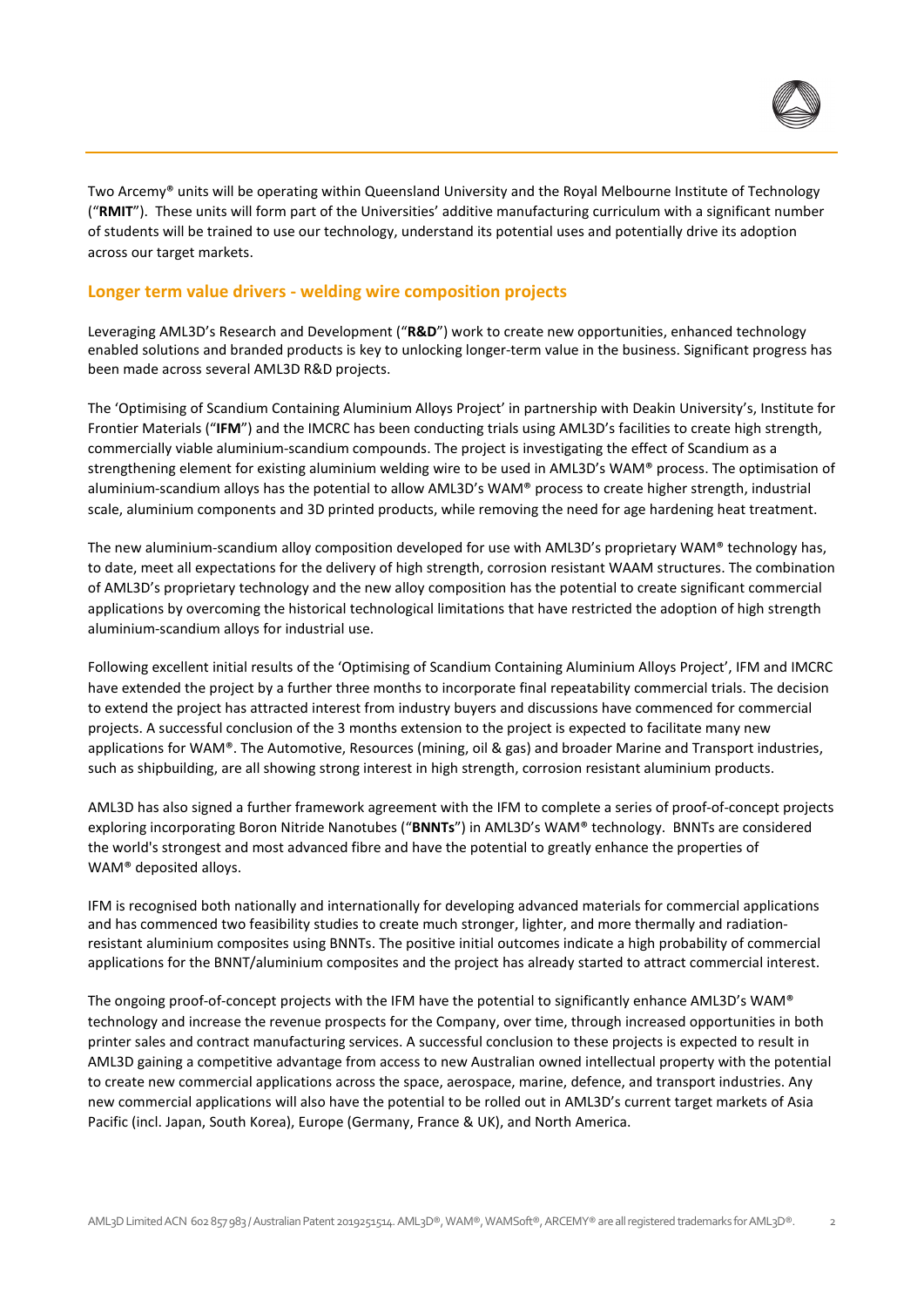

# **Longer term value drivers - ongoing investment in technology**

With continuing independent validation of the quality of our products, AML3D's internal R&D focus remains firmly on increasing deposition rates to reduce production lead times and improve the commercial applications of our process. Twin wire application and enhancements for our ARCEMY® units are the key to achieving targeted deposition rates of 30 kgs per hour. AML3D's work on increasing deposition rates builds on the Next-Generation Hybrid Printing project with the CSIRO, which developed a material strength prediction tool which supports the creation of a higher quality, one stop production process.

# **Financial**

Due to the timing of customer delivery requirements, receipts for the quarter were \$78,000. Work in progress and jobs invoiced prior to the end of the quarter will however deliver a much stronger inflow during the upcoming quarter, with cash receipts forecast to increase significantly to approximately \$600,000.

The Company's cost base remained better aligned with current and expected medium term demand. Net operating cash out flow for the quarter was \$1.2 million compared to the prior quarter of \$1.4 million.

# **Events subsequent to the quarter**

AML3D initiated an enhanced investor outreach program to brokers and shareholders during the March 2022 quarter. As part of this program the Company hosted an investor webinar in April 2022 which is also available on deman[d on](https://d.docs.live.net/3b979ebf4b74d28b/Documents/AML/Quarterly%20Report%20Q3%20FY22/on) AML3D's website at:<https://aml3d.com/news/>

# **Use of Funds**

Pursuant to Listing Rule 4.7C2, the comparison of the Company's actual expenditure since listing on the ASX on 20 April 2020 against the Use of Funds as set out in its Prospectus is summarised as follows:

| Use of Funds under Prospectus                 |          | <b>Funds allocated under the</b><br><b>Prospectus</b> | <b>Funds expended to</b><br>31 March 2022 |
|-----------------------------------------------|----------|-------------------------------------------------------|-------------------------------------------|
| Singapore Bureau establishment                | Ŧ        | 4,270,000                                             | 977,863                                   |
| Relocation and expansion of Adelaide facility | 2        | 2,840,000                                             | 3,369,785                                 |
| Development of integrated print/machining     | 3        | 400,000                                               | 59,893                                    |
| IP protection                                 | 4        | 400,000                                               | 84,932                                    |
| Unallocated working capital - Adelaide        |          | 950,000                                               | 950,000                                   |
| Unallocated working capital - Singapore       | <b>I</b> | 1,100,000                                             |                                           |
| Expenses of the offer                         |          | 1,100,000                                             | 1,110,198                                 |
| <b>Total</b>                                  |          | 11,060,000                                            | 6,552,670                                 |

• **Singapore Bureau Establishment:** Whilst Singapore revenue opportunities are increasing, the Company has determined the best course of action to service this market is to be the continuing demonstration of our capabilities through the established relationship with ST Engineering and the servicing of customers via Australian operations. The Company has therefore decided to defer the establishing of its own facility in that market.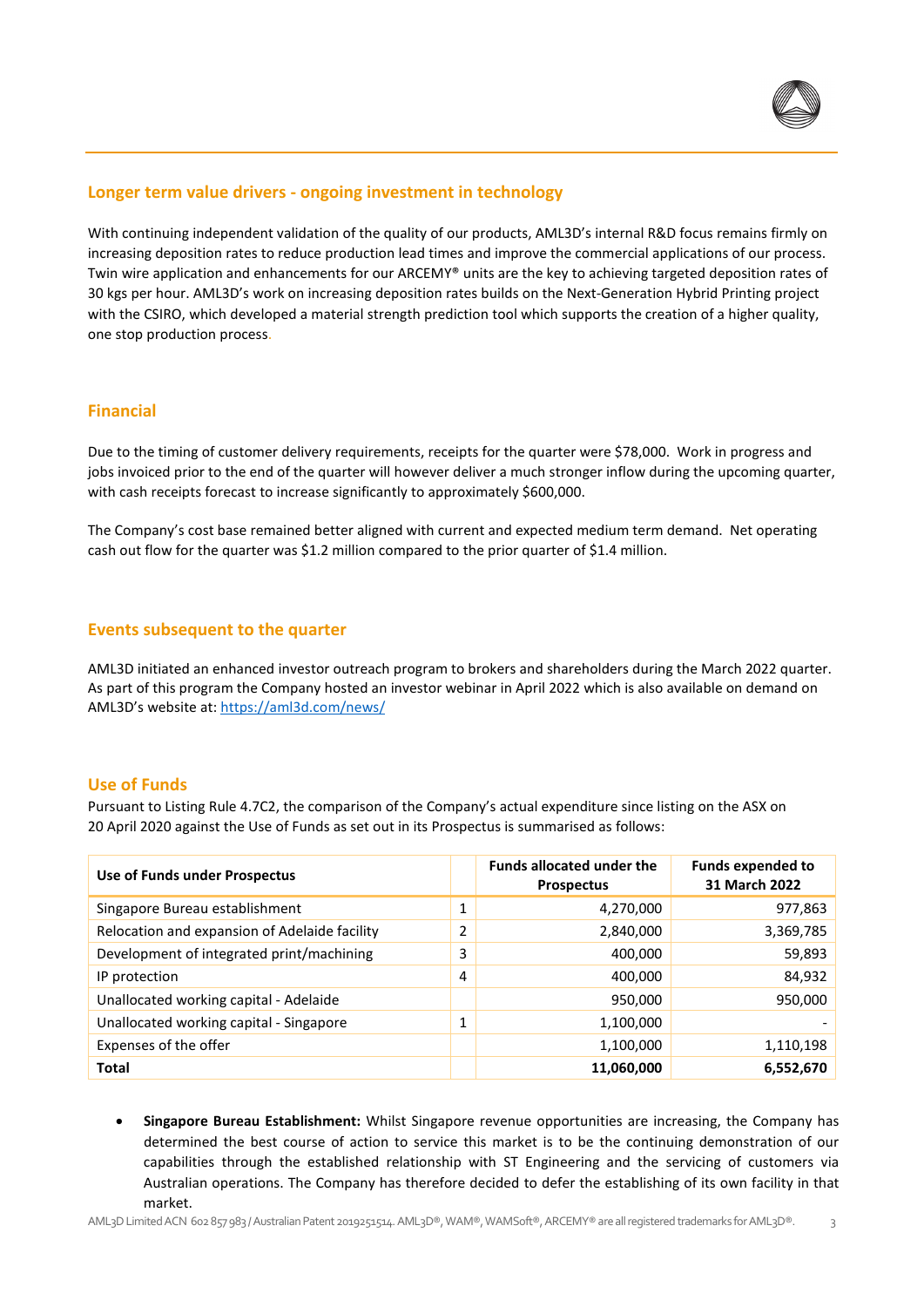

- **Relocation and Expansion of Adelaide Facility:** The relocation and expansion of the Adelaide facility was completed during Q1FY22 with a portion of funds under the Prospectus for the Singapore Bureau establishment reallocated to expand the Adelaide facility to provide greater local capacity.
- **Development of Integrated Print/Machining**: Whilst initial research, planning, and concept design has been undertaken, our current focus has been on improvements and enhancements to our existing Arcemy unit.
- **IP Protection:** AML3D has secured an Australian Patent 2019251514 for its WAM® process, along with patent in South Korea and New Zealand. Patents have been examined in the USA and Europe and AML3D has provided its responses in Q3FY22 with no further challenges to date. Patent status is now in the last final stages (6-12 months) of grant award.

### Related Party Payments

Pursuant to Listing Rule 4.7C3, the Company confirms the following related party payments made during the quarter:

• The Company engaged the services of a company controlled by AML3D Managing Director, Mr Andrew Sales' sister to provide IT services. These services were conducted on standard commercial terms. Payments for these services during the quarter totaled \$849.

# **Outlook**

Customer revenue from contracts in hand for FY22 is expected to be approximately \$2 million, an uplift on the prior year of over 200%.

Cash receipts are also expected to increase in the second half of the financial year, as the company completes and delivers two Arcemy® units currently under construction, along with the sale of its Singapore base Arcemy® unit to its current lessee.

This announcement has been authorised for release by the Board of AML3D.

For further information, please contact:

| <b>Andrew Sales</b>      | <b>Hamish McEwin</b>           |
|--------------------------|--------------------------------|
| <b>Managing Director</b> | <b>Chief Financial Officer</b> |
| AML3D Limited            | AML3D Limited                  |
| T: +61 8 8258 2658       | T: +61 8 8258 2658             |
| E: investor@aml3d.com    | E: investor@aml3d.com          |

#### **About AML3D Limited**

AML3D Limited, a publicly listed technology company founded in 2014, utilises new technologies to pioneer and lead metal additive manufacturing globally. Disrupting the traditional manufacturing space, AML3D has developed and patented a Wire Additive Manufacturing (WAM®) process that metal 3D prints commercial, large-scale parts for Aerospace, Defence, Maritime, Manufacturing, Mining and Oil & Gas. AML3D provides parts contract manufacturing, from its Technology Centre in Adelaide Australia, and is the OEM of ARCEMY®, an industrial metal 3D printing system that combines IIoT and Industry 4.0 to enable manufacturers to become globally competitive.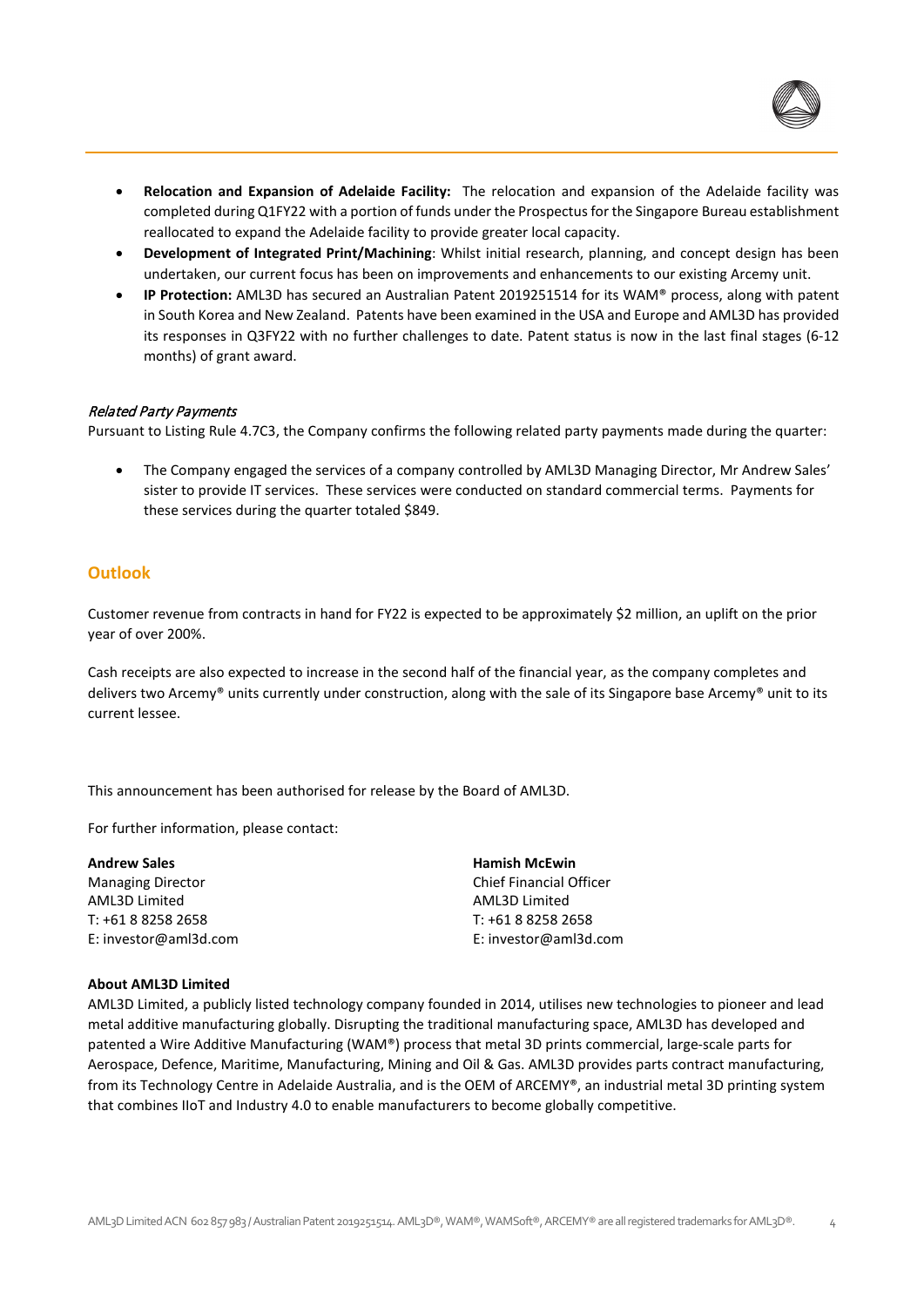# **Appendix 4C**

# **Quarterly cash flow report for entities subject to Listing Rule 4.7B**

# **Name of entity**

AML3D Limited

55 602 857 983 31 March 2022

**ABN Quarter ended ("current quarter")**

|     | <b>Consolidated statement of cash flows</b>         | <b>Current quarter</b><br>\$A'000 | Year to date<br>$(9$ months)<br>\$A'000 |
|-----|-----------------------------------------------------|-----------------------------------|-----------------------------------------|
| 1.  | Cash flows from operating activities                |                                   |                                         |
| 1.1 | Receipts from customers                             | 78                                | 787                                     |
| 1.2 | Payments for                                        |                                   |                                         |
|     | research and development<br>(a)                     | (239)                             | (1, 304)                                |
|     | product manufacturing and operating<br>(b)<br>costs | (223)                             | (684)                                   |
|     | advertising and marketing<br>(c)                    | (45)                              | (145)                                   |
|     | leased assets<br>(d)                                |                                   |                                         |
|     | staff costs<br>(e)                                  | (532)                             | (1,460)                                 |
|     | (f)<br>administration and corporate costs           | (209)                             | (837)                                   |
| 1.3 | Dividends received (see note 3)                     |                                   |                                         |
| 1.4 | Interest received                                   |                                   | 5                                       |
| 1.5 | Interest and other costs of finance paid            | (5)                               | (18)                                    |
| 1.6 | Income taxes paid                                   |                                   |                                         |
| 1.7 | Government grants and tax incentives                | 14                                | 29                                      |
| 1.8 | Other (provide details if material)                 |                                   |                                         |
| 1.9 | Net cash from / (used in) operating<br>activities   | (1, 160)                          | (3,627)                                 |

|     |                             | Cash flows from investing activities |       |  |
|-----|-----------------------------|--------------------------------------|-------|--|
| 2.1 | Payments to acquire or for: |                                      |       |  |
|     | (a)                         | entities                             |       |  |
|     | (b)                         | businesses                           |       |  |
|     | (c)                         | property, plant and equipment        | (185) |  |
|     | (d)                         | investments                          |       |  |
|     | (e)                         | intellectual property                |       |  |
|     | (†)                         | other non-current assets             |       |  |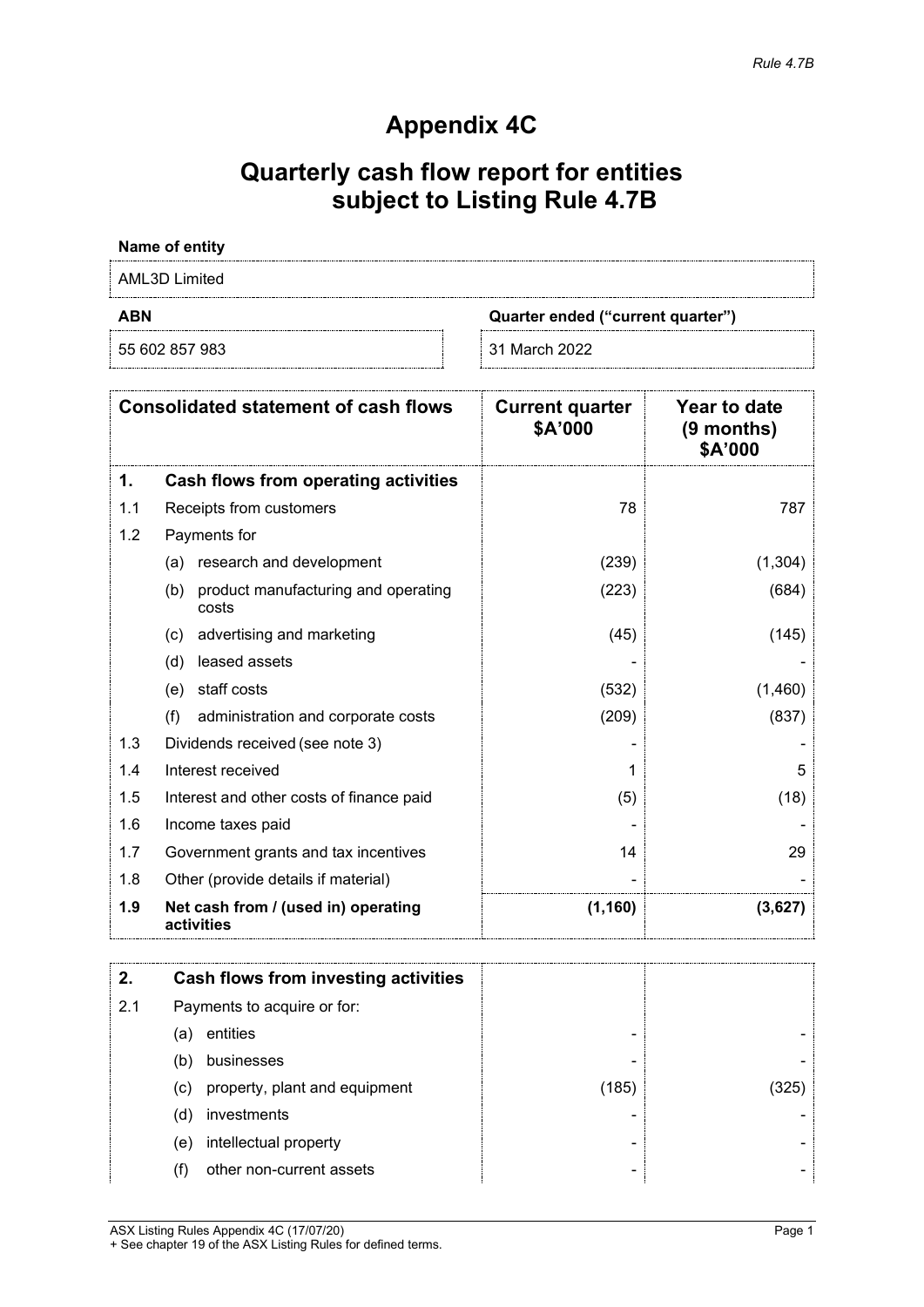|     | <b>Consolidated statement of cash flows</b>       | <b>Current quarter</b><br>\$A'000 | <b>Year to date</b><br>(9 months)<br>\$A'000 |
|-----|---------------------------------------------------|-----------------------------------|----------------------------------------------|
| 2.2 | Proceeds from disposal of:                        |                                   |                                              |
|     | entities<br>(a)                                   |                                   |                                              |
|     | (b)<br>businesses                                 |                                   |                                              |
|     | property, plant and equipment<br>(c)              | 59                                | 59                                           |
|     | investments<br>(d)                                |                                   |                                              |
|     | intellectual property<br>(e)                      |                                   |                                              |
|     | other non-current assets<br>(f)                   |                                   |                                              |
| 2.3 | Cash flows from loans to other entities           |                                   |                                              |
| 2.4 | Dividends received (see note 3)                   |                                   |                                              |
| 2.5 | Other (provide details if material)               |                                   |                                              |
| 2.6 | Net cash from / (used in) investing<br>activities | (126)                             | (266)                                        |

| 3.   | <b>Cash flows from financing activities</b>                                                   |      |       |
|------|-----------------------------------------------------------------------------------------------|------|-------|
| 3.1  | Proceeds from issues of equity securities<br>(excluding convertible debt securities)          |      |       |
| 3.2  | Proceeds from issue of convertible debt<br>securities                                         |      |       |
| 3.3  | Proceeds from exercise of options                                                             |      | 10    |
| 3.4  | Transaction costs related to issues of<br>equity securities or convertible debt<br>securities |      |       |
| 3.5  | Proceeds from borrowings                                                                      |      |       |
| 3.6  | Repayment of borrowings                                                                       | (45) | (133) |
| 3.7  | Transaction costs related to loans and<br>borrowings                                          |      |       |
| 3.8  | Dividends paid                                                                                |      |       |
| 3.9  | Other (provide details if material)                                                           |      |       |
| 3.10 | Net cash from / (used in) financing<br>activities                                             | (45) | (123) |

|     | Net increase / (decrease) in cash and<br>cash equivalents for the period |         |       |
|-----|--------------------------------------------------------------------------|---------|-------|
| 4.1 | Cash and cash equivalents at beginning of<br>period                      | 4.516   | 7.201 |
| 4.2 | Net cash from / (used in) operating<br>activities (item 1.9 above)       | (1,160) |       |
| 4.3 | Net cash from / (used in) investing activities<br>(item 2.6 above)       | 126     |       |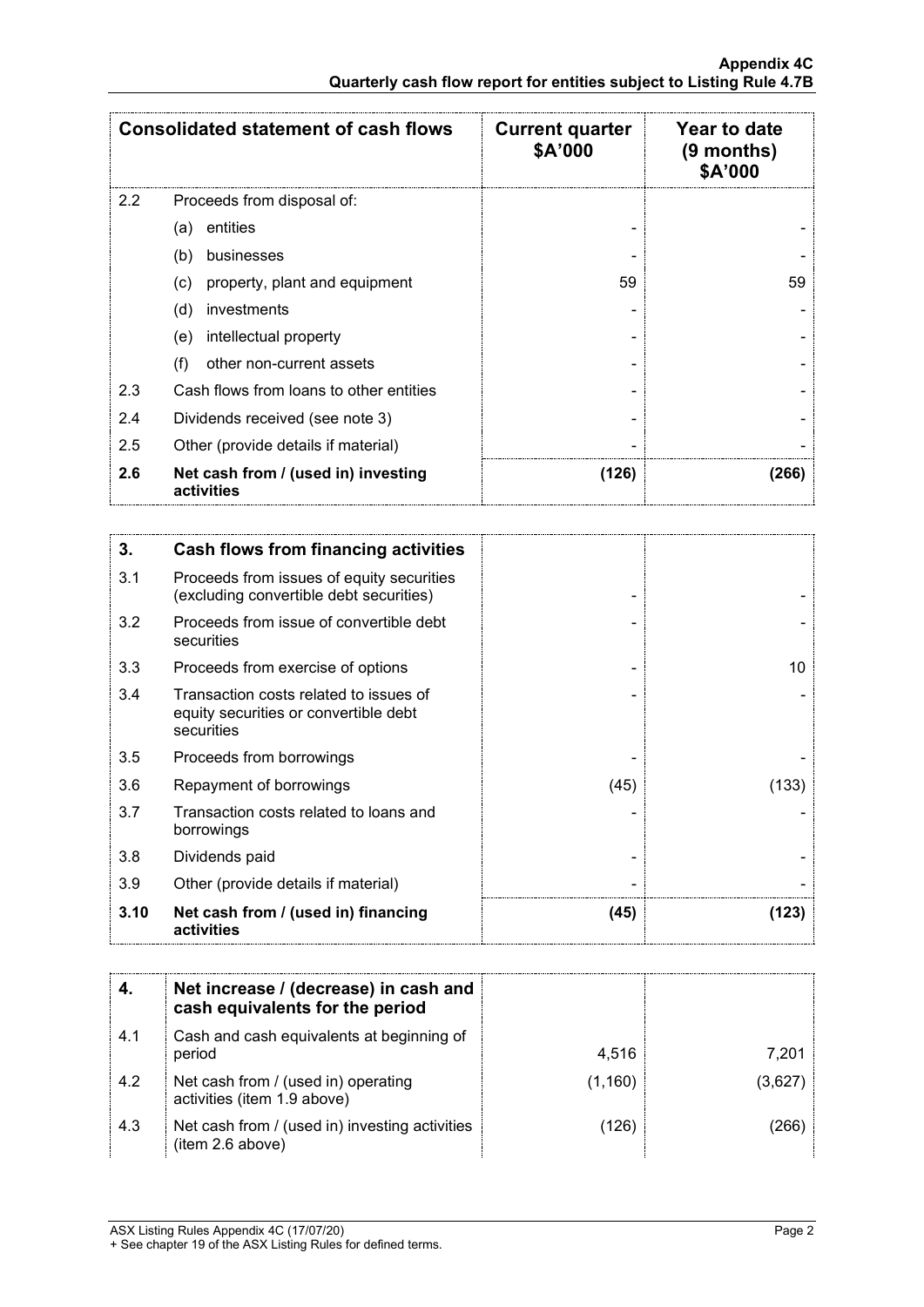| <b>Consolidated statement of cash flows</b> |                                                                     | <b>Current quarter</b><br>\$A'000 | Year to date<br>$(9$ months)<br>\$A'000 |
|---------------------------------------------|---------------------------------------------------------------------|-----------------------------------|-----------------------------------------|
| 4.4                                         | Net cash from / (used in) financing activities<br>(item 3.10 above) | 45                                |                                         |
| 4.5                                         | Effect of movement in exchange rates on<br>cash held                |                                   |                                         |
| 4.6                                         | Cash and cash equivalents at end of<br>period                       | 3.185                             |                                         |

| 5.  | Reconciliation of cash and cash<br>equivalents<br>at the end of the quarter (as shown in the<br>consolidated statement of cash flows) to the<br>related items in the accounts | <b>Current quarter</b><br>\$A'000 | <b>Previous quarter</b><br>\$A'000 |
|-----|-------------------------------------------------------------------------------------------------------------------------------------------------------------------------------|-----------------------------------|------------------------------------|
| 5.1 | <b>Bank balances</b>                                                                                                                                                          | 3.185                             | 4.516                              |
| 5.2 | Call deposits                                                                                                                                                                 |                                   |                                    |
| 5.3 | <b>Bank overdrafts</b>                                                                                                                                                        |                                   |                                    |
| 5.4 | Other (provide details)                                                                                                                                                       |                                   |                                    |
| 5.5 | Cash and cash equivalents at end of<br>quarter (should equal item 4.6 above)                                                                                                  | 3,185                             | 4.516                              |

|     | Payments to related parties of the entity and their<br>associates                                                                                           | <b>Current quarter</b><br>\$A'000 |  |  |
|-----|-------------------------------------------------------------------------------------------------------------------------------------------------------------|-----------------------------------|--|--|
| 6.1 | Aggregate amount of payments to related parties and their<br>associates included in item 1                                                                  |                                   |  |  |
| 6.2 | Aggregate amount of payments to related parties and their<br>associates included in item 2                                                                  |                                   |  |  |
|     | Note: if any amounts are shown in items 6.1 or 6.2, your quarterly activity report must include a description of, and an<br>explanation for, such payments. |                                   |  |  |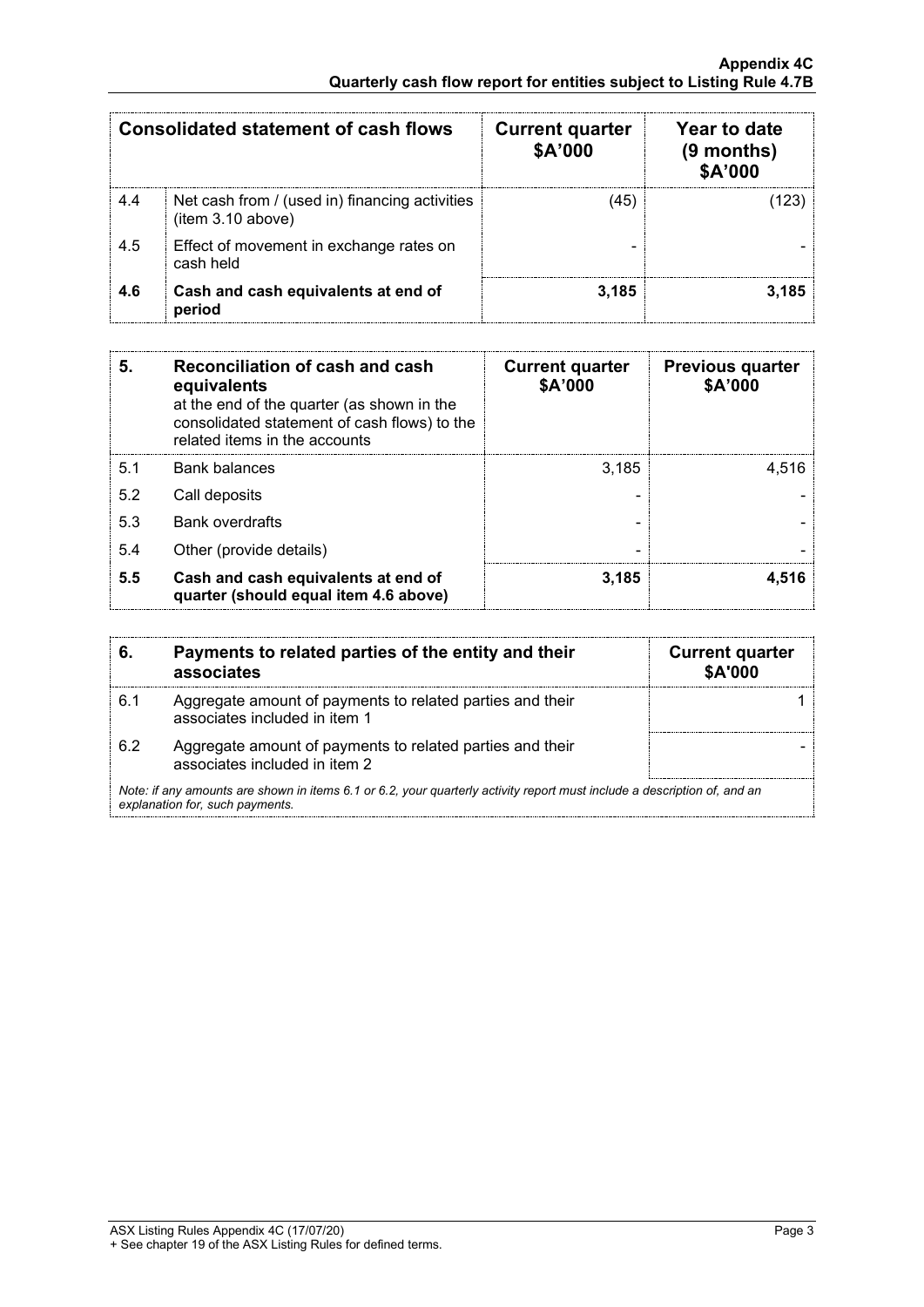| 7.  | <b>Financing facilities</b><br>Note: the term "facility' includes all forms of financing<br>arrangements available to the entity.<br>Add notes as necessary for an understanding of the<br>sources of finance available to the entity.                                                                                                               | <b>Total facility</b><br>amount at quarter<br>end<br>\$A'000 | Amount drawn at<br>quarter end<br>\$A'000 |
|-----|------------------------------------------------------------------------------------------------------------------------------------------------------------------------------------------------------------------------------------------------------------------------------------------------------------------------------------------------------|--------------------------------------------------------------|-------------------------------------------|
| 7.1 | Loan facilities                                                                                                                                                                                                                                                                                                                                      |                                                              |                                           |
| 7.2 | Credit standby arrangements                                                                                                                                                                                                                                                                                                                          |                                                              |                                           |
| 7.3 | Other (please specify)                                                                                                                                                                                                                                                                                                                               |                                                              |                                           |
| 7.4 | <b>Total financing facilities</b>                                                                                                                                                                                                                                                                                                                    |                                                              |                                           |
| 7.5 | Unused financing facilities available at quarter end                                                                                                                                                                                                                                                                                                 |                                                              |                                           |
| 7.6 | Include in the box below a description of each facility above, including the lender, interest<br>rate, maturity date and whether it is secured or unsecured. If any additional financing<br>facilities have been entered into or are proposed to be entered into after quarter end,<br>include a note providing details of those facilities as well. |                                                              |                                           |
|     | N/A                                                                                                                                                                                                                                                                                                                                                  |                                                              |                                           |

| 8.  |             | <b>Estimated cash available for future operating activities</b>                                                                                                                                                        | \$A'000 |
|-----|-------------|------------------------------------------------------------------------------------------------------------------------------------------------------------------------------------------------------------------------|---------|
| 8.1 |             | Net cash from / (used in) operating activities (item 1.9)                                                                                                                                                              | (1,160) |
| 8.2 |             | Cash and cash equivalents at quarter end (item 4.6)                                                                                                                                                                    | 3,185   |
| 8.3 |             | Unused finance facilities available at quarter end (item 7.5)                                                                                                                                                          |         |
| 8.4 |             | Total available funding (item $8.2 +$ item $8.3$ )                                                                                                                                                                     | 3.185   |
| 8.5 | item 8.1)   | Estimated quarters of funding available (item 8.4 divided by                                                                                                                                                           | 3       |
|     |             | Note: if the entity has reported positive net operating cash flows in item 1.9, answer item 8.5 as "N/A". Otherwise, a<br>figure for the estimated quarters of funding available must be included in item 8.5.         |         |
| 8.6 |             | If item 8.5 is less than 2 quarters, please provide answers to the following questions:                                                                                                                                |         |
|     | 8.6.1       | Does the entity expect that it will continue to have the current level of net operating<br>cash flows for the time being and, if not, why not?                                                                         |         |
|     | Answer: N/A |                                                                                                                                                                                                                        |         |
|     | 8.6.2       | Has the entity taken any steps, or does it propose to take any steps, to raise further<br>cash to fund its operations and, if so, what are those steps and how likely does it<br>believe that they will be successful? |         |
|     | Answer: N/A |                                                                                                                                                                                                                        |         |
|     | 8.6.3       | Does the entity expect to be able to continue its operations and to meet its business<br>objectives and, if so, on what basis?                                                                                         |         |
|     | Answer: N/A |                                                                                                                                                                                                                        |         |
|     |             | Note: where item 8.5 is less than 2 quarters, all of questions 8.6.1, 8.6.2 and 8.6.3 above must be answered.                                                                                                          |         |
|     |             |                                                                                                                                                                                                                        |         |